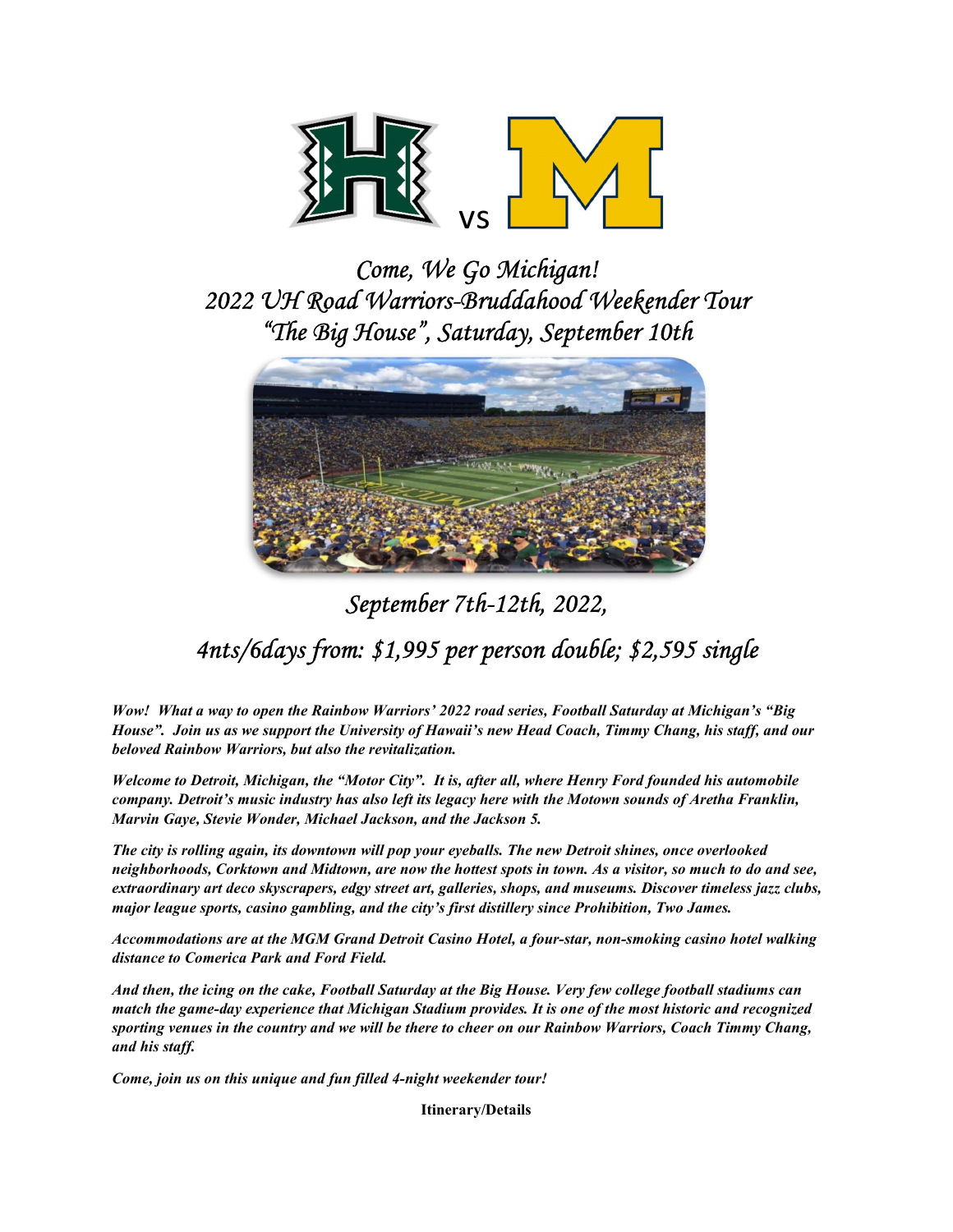## Day 1 – September 7th, 2022, Wednesday – Depart from Honolulu

## United Airlines #252 Departs Honolulu 7:46 pm – Arrive Houston 8:18 am + 1

Please meet your Panda Travel representative at the United Airlines check-in kiosks and counters located in Terminal 2, a minimum of 2 hours prior to the flight departure time. Bag fees are payable at check-in.

## Day 2 – September 8th, 2022, Thursday – Houston – Detroit

### United Airlines #6083 Departs Houston 10:15 am – Arrive Detroit 1:58 pm

Please make your way to the baggage claim area. Once everyone is set, we are off by charter bus to our hotel, MGM Grand Detroit Casino Hotel. Once the check-in is completed, the remainder of the evening is free.

 If you are off to do some gambling, we leave you with this phrase, "winner winner chicken dinner", the origin often credited to an unnamed blackjack dealer from Binion's in Las Vegas.

Our hotel, MGM Grand Detroit in the heart of the city, walking distance to Ford Field and Comerica Park. Besides the on-site casino, luxury spa and indoor infinity-edge pool, they offer seven restaurants as well as a quick service Breeze Dining Court. It is a non-smoking, adults only property and you must be at least 21 years old to be in any of their public areas.

\*\*Please note that most rooms at the hotel only offer one king bed. We only have a handful of rooms with 2 beds. If you are a couple, we appreciate your kokua by accepting a king bed so that unrelated travelers are able to be accommodated in the doubles.\*\*



Accommodations: MGM Grand Detroit Casino Hotel **WIFE** included as part of the resort fee.

## Day 6 – September 9th, 2022, Friday – Detroit

After breakfast on your own, please meet at the designated time as we are off on a full day touring the Motor City, where the car is king as might be expected in the USA's auto-making hub. Back in the day, practically everyone worked in the motor industry. The times have changed, but Detroit still has a lot going on, from eye-popping street art to vintage cars, jazz clubs, and art deco architecture.

Below is the current itinerary we have planned out. Please keep in mind we will not be able to get off at each spot, some will only be a drive by with time for a photo opportunity. Local guides with will be with us for the day.

Our morning begins with a visit to Corktown, Detroit's oldest surviving neighborhood, deriving it name from County Cork, Ireland. Many Irish immigrants fled the Great Irish Potato Famine of the 1840's and by early 1850's half of the residents were of Irish descent.

Moving forward to today, it has become one of the most up-and-coming neighborhoods in the country and more so after Ford Motor Company purchased the abandoned Michigan Central Station with a promise to build a campus in Corktown.

We now head downtown for views of the Riverwalk, a 3.5-mile route offering breathtaking views of the Detroit River and the city's skyline. The on to City Center, the Guardian Building, the city's landmark skyscraper, the Belt Art Alley, an artistic dreamland featuring a variety of art, from murals to creative installations to light -based pieces.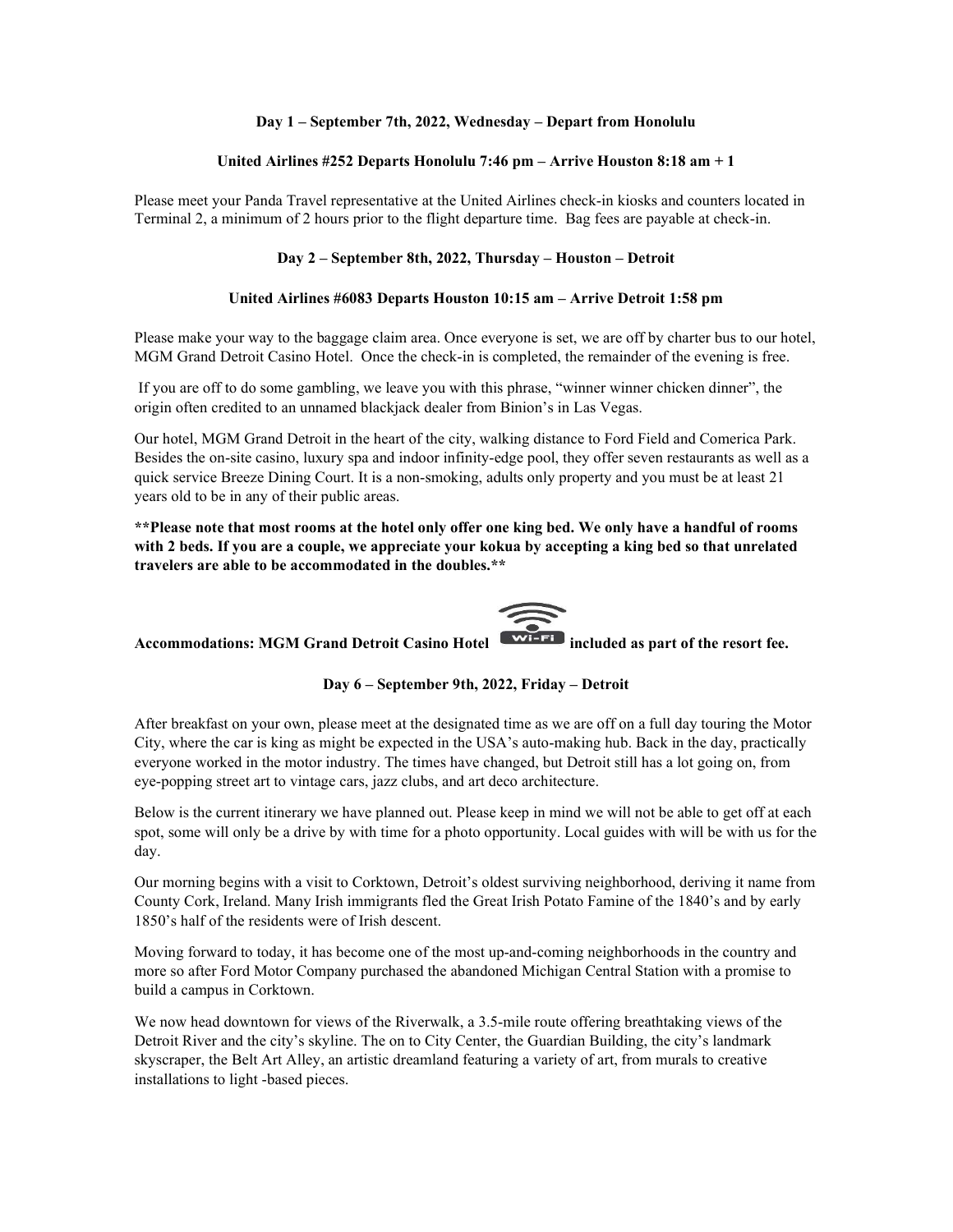Next, Parkers Alley, a new place to shop in downtown Detroit, named in homage to Thomas Parker, a free black man who became one of Detroit's first black landowners. And then, Campus Martius Park, a beautiful urban park.

As we get to the noon hour, off to Greektown, a historic entertainment district. The area is known for its architecture dating back to as early as 1910, and for its number of Greek restaurants and stores. The area was one of the major settlement areas of Greek immigrants to Toronto after World War I.

Enjoy free time to browse, shop and have lunch on your own. Feeling lucky, try your hand at the Greektown Casino. Never been to a Wahlburgers Restaurant, you'll have the opportunity today.

We will also get in a quick photo stop at Ford Field, home to the Detroit Lions and just across the way, Comerica Park, home to the Detroit Tigers.

This afternoon's touring begins with a visit to Midtown and the Cultural Center Historic District. It is home to many of the city's oldest cultural institutions, full of vintage homes, museums, and public art. Next, a visit to the Fisher Building, built by the Fisher brothers of "Body by Fisher" fame -- opened in September 1928. This 441-foot tower, known as "Detroit's largest art object" is decked to the nines in fancy marbles, mosaics, soaring, painted ceilings and a whole lot of brass and bronze. Don't forget to grab the camera as we will be going in.

We continue to Motown Museum for a photo opportunity on its porch. This beloved museum is where Berry Gordy Jr. launched his music empire. The museum is currently closed and fenced off for renovations. It is scheduled to reopen in the summer.

Now, off on a drive through the historic Boston Edison District. It contains over 900 homes, most constructed between 1905 and 1925 and range in size from modest two-story vernaculars to impressive mansions. Early residents of Boston-Edison included Henry Ford, James Couzens, Horace Rackham, Sebastian Kresge, and Joe Louis.

Today, this district is a multi-racial, multi-ethnic neighborhood with people from diverse occupations and professions who share a common appreciation and love of historic homes. It boasts the Historic Boston-Edison Association, the oldest continuous neighborhood association in the city, founded in 1921.

We expect to be back at our hotel by late afternoon. Once back, the remainder of the afternoon and evening is free.



# Accommodations: MGM Grand Detroit Casino Hotel **WIFFI** included as part of the resort fee.

### Day 7 – September 10th, 2022, Saturday – Detroit-Ann Arbor-Detroit

#### GAME DAY! GO WARRIORS!

If you mention the "Big House," any University of Michigan fan worth their maize and blue will know you're talking about their huge football stadium. Less than a century ago, this spot was known as the Miller Family Farm. It boasted barns, strawberry patches, and an underground spring - not the artificial turf and block M that can be found on the site today.

Size does matter when it comes to talking about the best stadiums in college football. There is no other able to match Michigan in this regard. The primary reason why the Big House can hold so many fans is because of where the bowl rests in relation to ground level. Nearly 75 percent of the stadium had to be built below ground level to offset the effects of a high-water table.